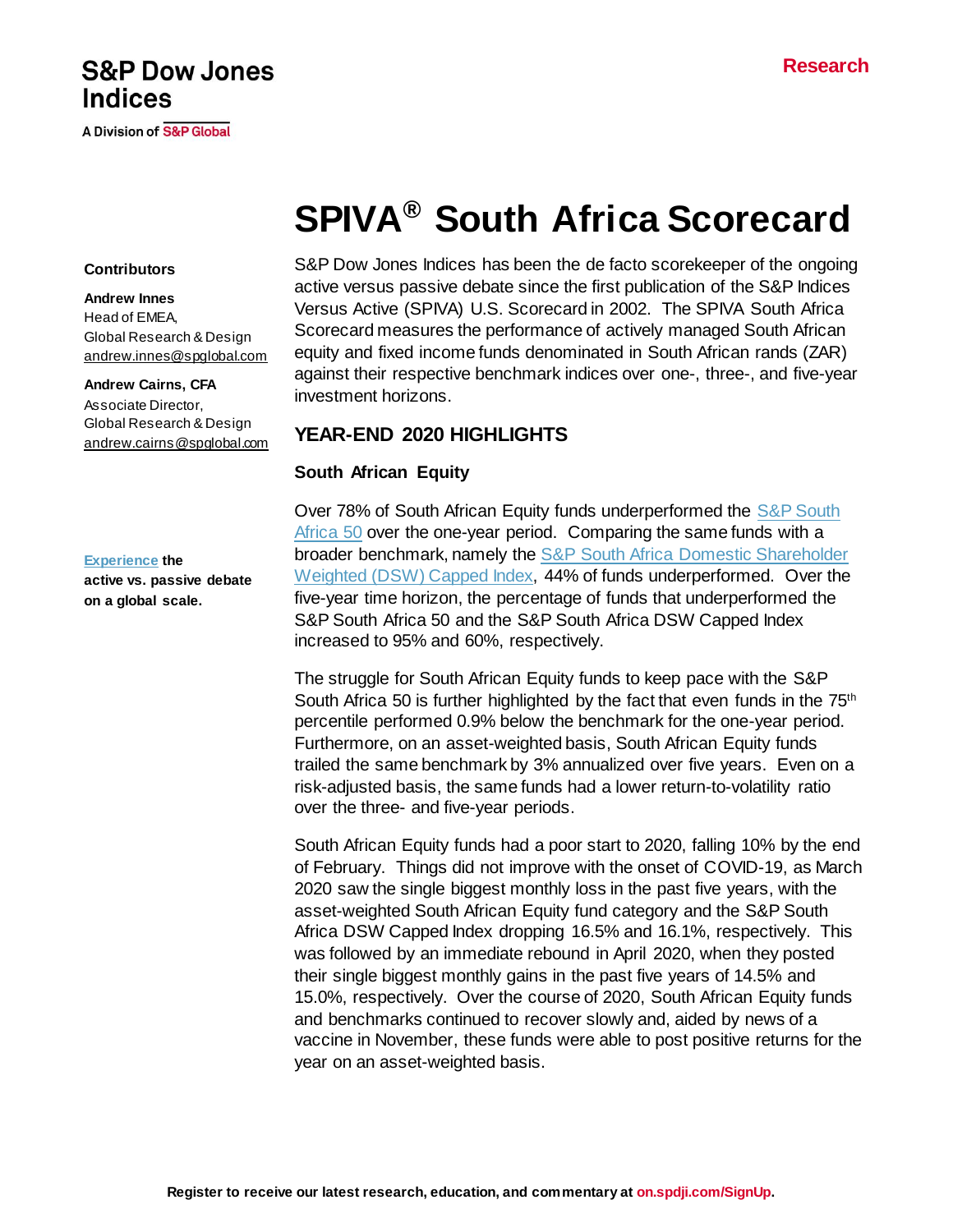## **Global Equity**

Global Equity funds were likely aided by a significant depreciation in the South African rand during the first four months of 2020, as they were able to avoid large drawdowns seen elsewhere and ultimately posted much stronger results than their domestic-focused counterparts, finishing the year up 19.7% on an asset-weighted basis. Despite this strong performance, they still trailed th[e S&P Global 1200](https://www.spglobal.com/spdji/en/indices/equity/sp-global-1200/) benchmark by 1.7%, and 66% of funds were unable to beat the benchmark over the one-year period. Over the five-year time horizon, the outlook was no better, as on an asset-weighted basis, the funds trailed the benchmark by 2.16%, annually, and 93% of funds were unable to beat the benchmark.

## **Fixed Income**

Over the one-year period, 84% of Diversified/Aggregate Bond funds failed to beat the [S&P South Africa](https://www.spglobal.com/spdji/en/indices/fixed-income/sp-south-africa-sovereign-bond-1-year-index/#overview)  [Sovereign Bond 1+ Year Index.](https://www.spglobal.com/spdji/en/indices/fixed-income/sp-south-africa-sovereign-bond-1-year-index/#overview) Short-Term Bond funds fared better, with only 17% failing to beat the benchmark. However, when measuring outperformance on a risk-adjusted basis, we saw that more than 92% of Short-Term Bond funds failed to beat the benchmark over the one-year period. The return-to-volatility ratio for the benchmark was also far greater than that of asset-weighted Short-Term Bond funds, indicating that for each unit of risk, the benchmark was able to generate greater returns.

In the battle of allocation between fixed income and equity, we saw that fixed income funds were able to deliver higher annualized asset-weighted returns over the medium- and long-term periods than South African Equity funds. Importantly, over the same periods the return-to-volatility ratio for fixed income funds was many multiples higher, indicating that, despite posting a higher return, fixed income funds were far less risky than South African Equity funds.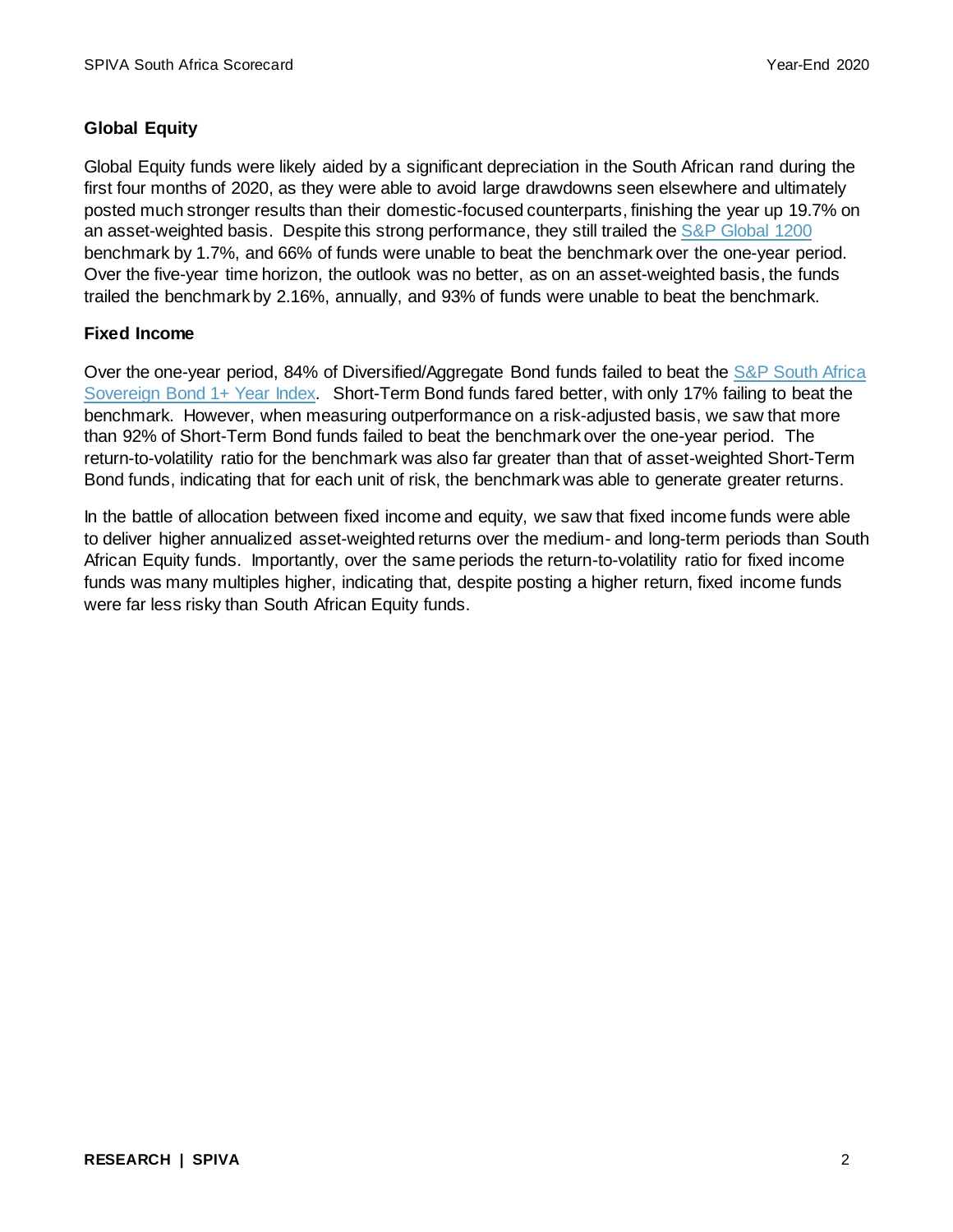## **A UNIQUE SCORECARD FOR THE ACTIVE VERSUS PASSIVE DEBATE**

Since its first publication 19 years ago, the SPIVA Scorecard has served as the de facto scorekeeper of the active versus passive debate. For more than a decade, we have heard passionate arguments from believers in both camps when headline numbers have deviated from their beliefs.

Over the years, we have built on more than a decade of experience publishing the report by expanding coverage into Canada, India, Japan, Australia, Latin America, South Africa, and the Middle East & North Africa. While the report will not end the debate on active versus passive investing, we hope to make a meaningful contribution by examining market segments in which one strategy might work better than the other.

Beyond the SPIVA Scorecard's widely cited headline numbers is a rich data set that addresses issues related to measurement techniques, universe composition, and fund survivorship that are less frequently discussed but are often more fascinating. These data sets are rooted in the fundamental principles of the SPIVA Scorecard that regular readers will be familiar with, including the following.

- **Survivorship Bias Correction:** Many funds might be liquidated or merged during a period of study. However, for someone making an investment decision at the beginning of the period, these funds are part of the opportunity set. Unlike other commonly available comparison reports, SPIVA Scorecards account for the entire opportunity set—not just the survivors—thereby eliminating survivorship bias.
- **Asset-Weighted Returns:**Average returns for a fund group are often calculated using only equal weighting, which means the returns of a ZAR 100 billion fund affect the average in the same manner as the returns of a ZAR 100 million fund. An accurate representation of how market participants fared in a particular period can be ascertained by calculating weighted average returns in which each fund's return is weighted by net assets. SPIVA Scorecards show both equal- and asset-weighted averages.
- **Data Cleaning:** SPIVA Scorecards avoid double counting multiple share classes in all count-based calculations by using only the share class with greater assets. Index, leveraged, and inverse funds, along with other index-linked products, are excluded because this is meant to be a scorecard for active managers.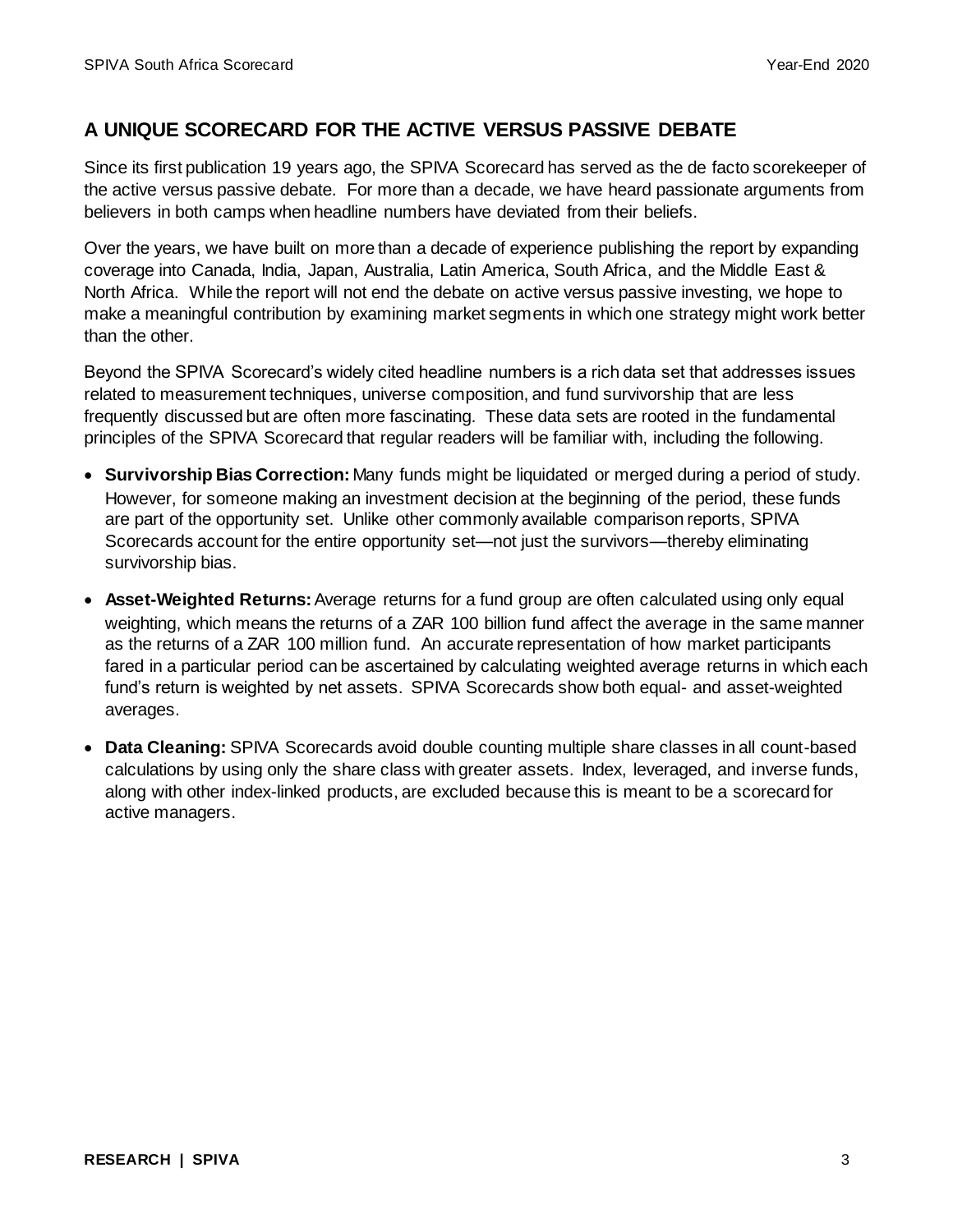## **REPORTS**

| Report 1a: Percentage of South African Funds Outperformed by Benchmarks (Based on Absolute Return) |                                   |                 |                   |                  |  |  |
|----------------------------------------------------------------------------------------------------|-----------------------------------|-----------------|-------------------|------------------|--|--|
| <b>COMPARISON INDEX</b><br><b>FUND CATEGORY</b>                                                    |                                   | <b>ONE-YEAR</b> | <b>THREE-YEAR</b> | <b>FIVE-YEAR</b> |  |  |
| South African Equity                                                                               | S&P South Africa DSW Capped Index | 44.44           | 48.10             | 60.00            |  |  |
|                                                                                                    | S&P South Africa 50               | 78.74           | 87.62             | 93.51            |  |  |
| Global Equity<br>S&P Global 1200                                                                   |                                   | 65.63           | 84.21             | 93.48            |  |  |
| Short-Term Bond                                                                                    | <b>STeFI Composite</b>            | 16.98           | 6.25              | 14.58            |  |  |
| S&P South Africa Sovereign Bond 1+ Year Index<br>Diversified/Aggregate Bond                        |                                   | 84.35           | 71.57             | 81.91            |  |  |

Source: S&P Dow Jones Indices LLC, Morningstar. Data as of Dec. 31, 2020. Outperformance is based on equal-w eighted fund counts. Index performance based on total return in ZAR. Past performance is no guarantee of future results. Table is provided for illustrative purposes.

|  |  |  | Report 1b: Percentage of South African Funds Outperformed by Benchmarks (Based on Risk-Adjusted Return) |  |
|--|--|--|---------------------------------------------------------------------------------------------------------|--|

| <b>FUND CATEGORY</b>       | <b>COMPARISON INDEX</b>                       | <b>ONE-YEAR</b> | <b>THREE-YEAR</b> | <b>FIVE-YEAR</b> |
|----------------------------|-----------------------------------------------|-----------------|-------------------|------------------|
| South African Equity       | S&P South Africa DSW Capped Index             | 43.48           | 48.57             | 59.46            |
|                            | S&P South Africa 50                           | 76.33           | 85.24             | 91.89            |
| Global Equity              | S&P Global 1200                               | 62.50           | 85.96             | 89.13            |
| Short-Term Bond            | <b>STeFI Composite</b>                        | 92.45           | 93.75             | 97.92            |
| Diversified/Aggregate Bond | S&P South Africa Sovereign Bond 1+ Year Index | 35.65           | 37.25             | 35.11            |

Source: S&P Dow Jones Indices LLC, Morningstar. Data for periods ending Dec. 31, 2020. Risk-adjusted return is computed as annualized average monthly return divided by annualized standard deviation of the monthly return for the measured periods. Index perfor mance based on total return in ZAR. Past performance is no guarantee of future results. Table is provided for illustrative purposes.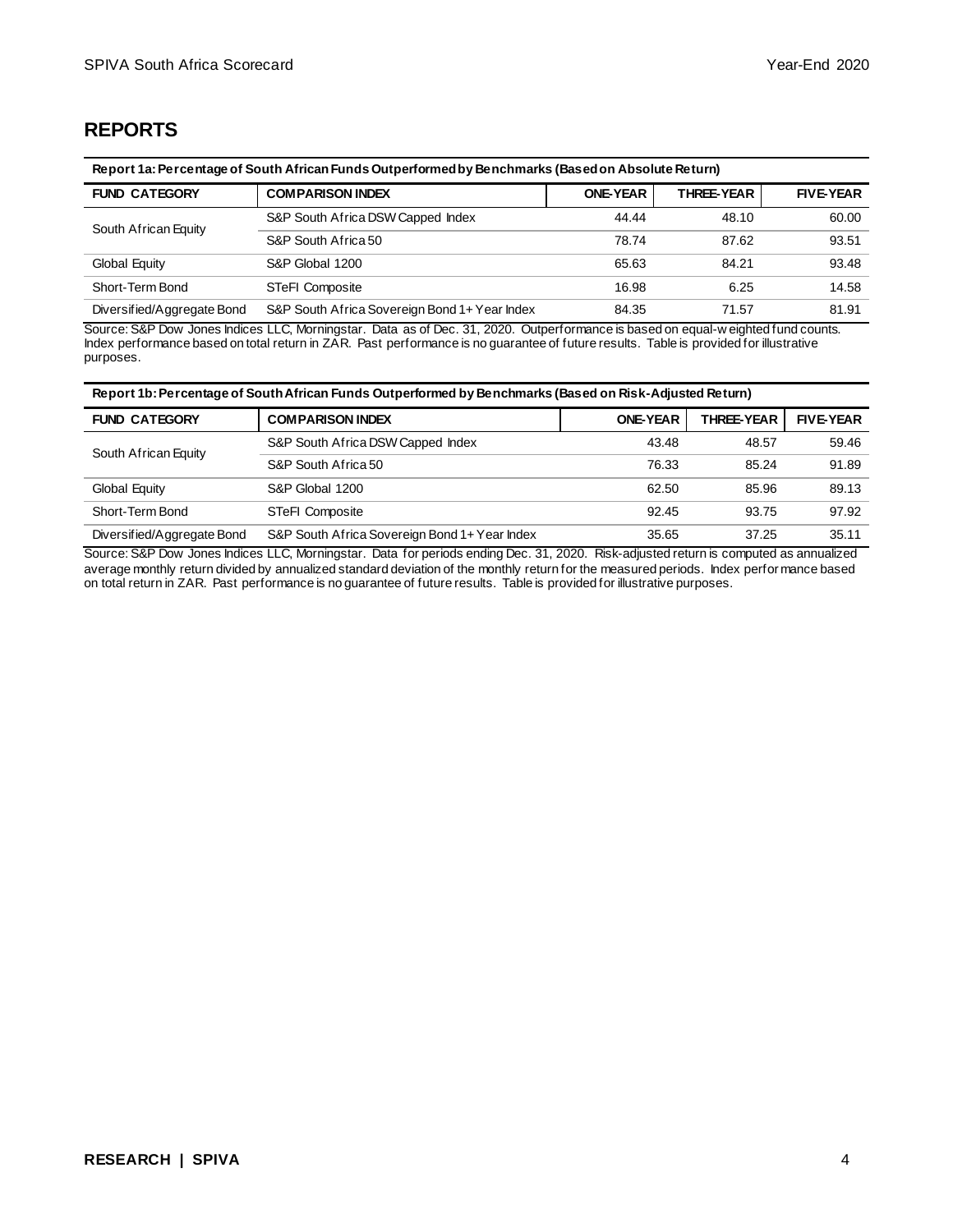| Report 2: Survivorship of South African Funds |                       |                                                                           |  |  |  |
|-----------------------------------------------|-----------------------|---------------------------------------------------------------------------|--|--|--|
| <b>FUND CATEGORY</b>                          | NO. OF FUNDS AT START | SURVIVORSHIP (%)                                                          |  |  |  |
| <b>ONE-YEAR</b>                               |                       |                                                                           |  |  |  |
| South African Equity                          | 207                   | 95.17                                                                     |  |  |  |
| Global Equity                                 | 64                    | 98.44                                                                     |  |  |  |
| Short-Term Bond                               | 53                    | 98.11                                                                     |  |  |  |
| Diversified/Aggregate Bond                    | 115                   | 98.26                                                                     |  |  |  |
| <b>THREE-YEAR</b>                             |                       |                                                                           |  |  |  |
| South African Equity                          | 210                   | 82.86                                                                     |  |  |  |
| Global Equity                                 | 57                    | 87.72                                                                     |  |  |  |
| Short-Term Bond                               | 48                    | 97.92                                                                     |  |  |  |
| Diversified/Aggregate Bond                    | 102                   | 84.31                                                                     |  |  |  |
| <b>FIVE-YEAR</b>                              |                       |                                                                           |  |  |  |
| South African Equity                          | 185                   | 74.05                                                                     |  |  |  |
| Global Equity                                 | 46                    | 86.96                                                                     |  |  |  |
| Short-Term Bond                               | 48                    | 89.58                                                                     |  |  |  |
| Diversified/Aggregate Bond                    | 94                    | 76.60<br>a ta sa a anns an an t-a a a fhruthna a sa<br>エーレー・シー<br>$-14 -$ |  |  |  |

Source: S&P Dow Jones Indices LLC, Morningstar. Data as of Dec. 31, 2020. Past performance is no guarantee of future results. Table is provided for illustrative purposes.

| Report 3a: Average South African Fund Performance (Equal Weighted) |              |                                      |                                     |  |  |
|--------------------------------------------------------------------|--------------|--------------------------------------|-------------------------------------|--|--|
| <b>FUND CATEGORY</b>                                               | ONE-YEAR (%) | <b>THREE-YEAR</b><br>(ANNUALIZED, %) | <b>FIVE-YEAR</b><br>(ANNUALIZED, %) |  |  |
| S&P South Africa DSW Capped Index                                  | 0.80         | $-1.20$                              | 3.46                                |  |  |
| S&P South Africa 50                                                | 7.65         | 4.02                                 | 6.98                                |  |  |
| South African Equity                                               | 1.93         | $-0.22$                              | 2.89                                |  |  |
| S&P Global 1200                                                    | 21.39        | 17.30                                | 11.72                               |  |  |
| Global Equity                                                      | 18.39        | 13.40                                | 8.33                                |  |  |
| <b>STeFI Composite</b>                                             | 5.40         | 6.64                                 | 6.97                                |  |  |
| Short-Term Bond                                                    | 6.22         | 7.52                                 | 7.97                                |  |  |
| S&P South Africa Sovereign Bond 1+ Year                            | 8.74         | 8.83                                 | 10.43                               |  |  |
| Diversified/Aggregate Bond                                         | 6.85         | 7.39                                 | 8.34                                |  |  |

Source: S&P Dow Jones Indices LLC, Morningstar. Data as of Dec. 31, 2020. Index performance based on total return in ZAR. Funds are equal w eighted, but indices are not. Past performance is no guarantee of future results. Table is provided for illustrative purposes.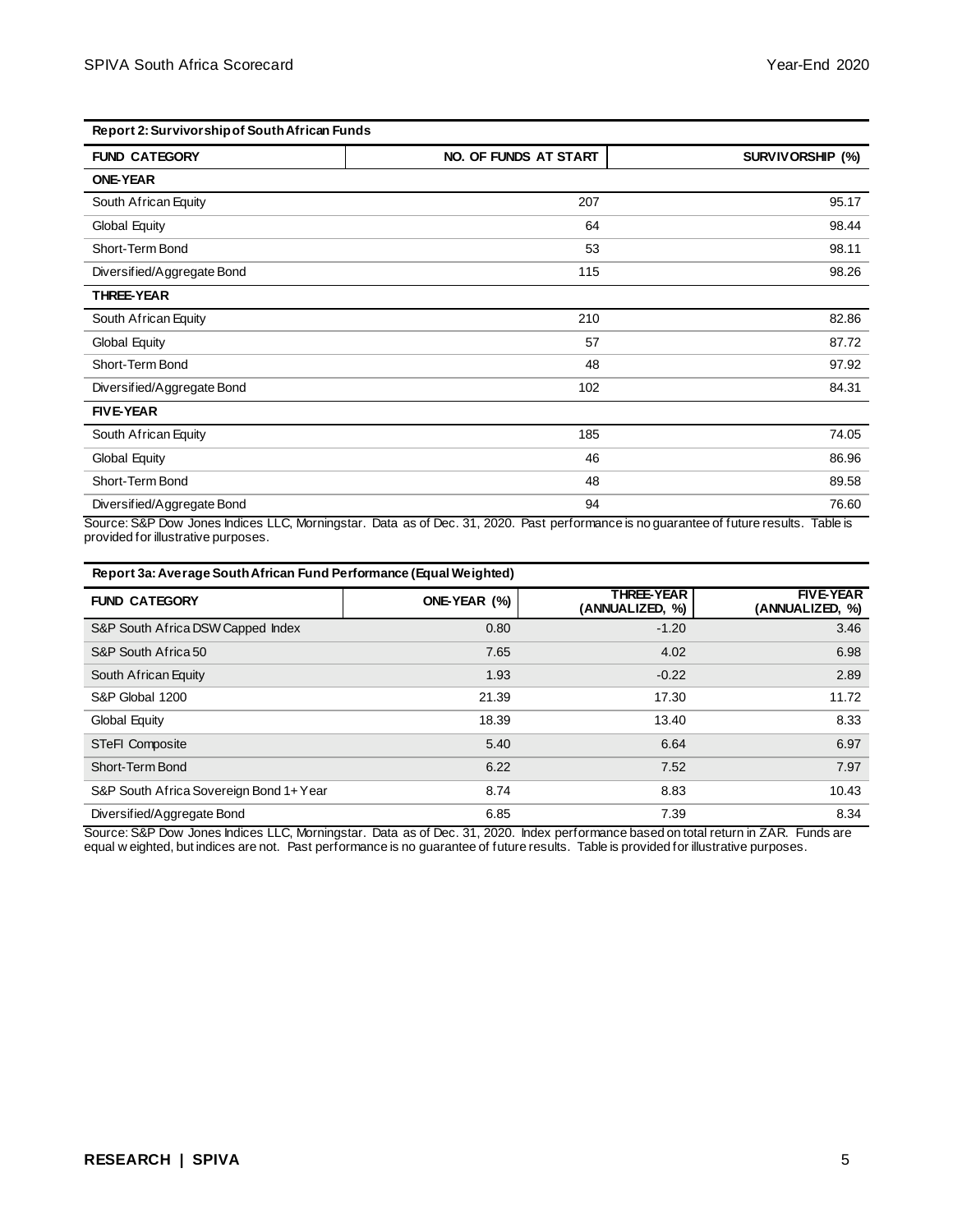#### **Report 3b: Average South African Fund Performance (Asset Weighted)**

| <b>FUND CATEGORY</b>                    | ONE-YEAR (%) | <b>THREE-YEAR</b><br>(ANNUALIZED, %) | <b>FIVE-YEAR</b><br>(ANNUALIZED, %) |
|-----------------------------------------|--------------|--------------------------------------|-------------------------------------|
| S&P South Africa DSW Capped Index       | 0.80         | $-1.20$                              | 3.46                                |
| S&P South Africa 50                     | 7.65         | 4.02                                 | 6.98                                |
| South African Equity                    | 2.54         | 0.60                                 | 3.98                                |
| S&P Global 1200                         | 21.39        | 17.30                                | 11.72                               |
| Global Equity                           | 19.67        | 13.84                                | 9.56                                |
| <b>STeFI Composite</b>                  | 5.40         | 6.64                                 | 6.97                                |
| Short-Term Bond                         | 5.94         | 7.57                                 | 8.03                                |
| S&P South Africa Sovereign Bond 1+ Year | 8.74         | 8.83                                 | 10.43                               |
| Diversified/Aggregate Bond              | 7.37         | 8.36                                 | 9.52                                |

Source: S&P Dow Jones Indices LLC, Morningstar. Data as of Dec. 31, 2020. Index performance based on total return in ZAR. Past performance is no guarantee of future results. Table is provided for illustrative purposes.

#### **Report 4: Return/Volatility Ratio of South African Funds and Benchmarks**

| <b>FUND CATEGORY</b>                 | <b>COMPARISON INDEX</b>                          | <b>BENCHMARK</b> |        | <b>ASSET-WEIGHTED</b> |        | <b>EQUAL-WEIGHTED</b> |        |
|--------------------------------------|--------------------------------------------------|------------------|--------|-----------------------|--------|-----------------------|--------|
|                                      |                                                  | 3-YEAR           | 5-YEAR | 3-YEAR                | 5-YEAR | 3-YEAR                | 5-YEAR |
| South African Equity                 | S&P South Africa DSW Capped Index                | $-0.06$          | 0.22   | 0.03                  | 0.27   | $-0.01$               | 0.21   |
|                                      | S&P South Africa 50 Index                        | 0.22             | 0.44   | 0.03                  | 0.27   | $-0.01$               | 0.21   |
| Global Equity                        | S&P Global 1200                                  | 1.01             | 0.70   | 0.83                  | 0.58   | 0.82                  | 0.52   |
| Short-Term Bond                      | <b>STeFI Composite</b>                           | 21.02            | 25.48  | 8.79                  | 11.22  | 11.06                 | 13.08  |
| Diversified/Aggregate<br><b>Bond</b> | S&P South Africa Sovereign Bond<br>1+ Year Index | 0.96             | 1.25   | 1.90                  | 2.38   | 1.68                  | 2.25   |

Source: S&P Dow Jones Indices LLC, Morningstar. Data as of Dec. 31, 2020. The return/volatility ratio is computed as annualized average monthly return divided by annualized standard deviation of the monthly return for the measured periods. Index performance based on total return in ZAR. Past performance is no guarantee of future results. Table is provided for illustrative purposes.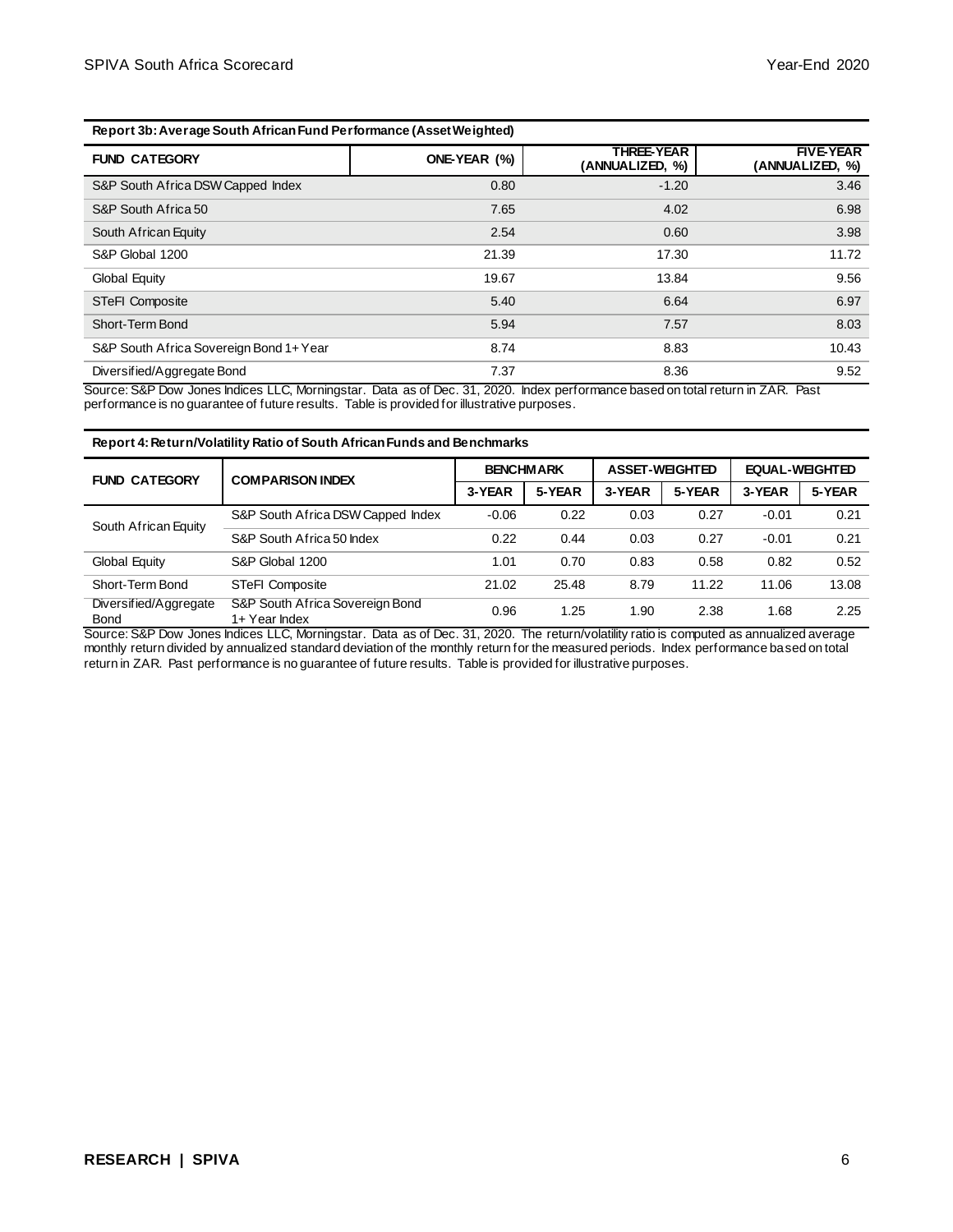| <b>Report 5: Quartile Breakpoints of South African Funds</b> |                                          |                                           |                                          |  |
|--------------------------------------------------------------|------------------------------------------|-------------------------------------------|------------------------------------------|--|
| <b>FUND CATEGORY</b>                                         | <b>THIRD QUARTILE</b><br>(ANNUALIZED, %) | <b>SECOND QUARTILE</b><br>(ANNUALIZED, %) | <b>FIRST QUARTILE</b><br>(ANNUALIZED, %) |  |
| <b>ONE-YEAR</b>                                              |                                          |                                           |                                          |  |
| South African Equity                                         | $-2.48$                                  | 2.62                                      | 6.73                                     |  |
| Global Equity                                                | 13.44                                    | 18.73                                     | 22.67                                    |  |
| Short-Term Bond                                              | 5.75                                     | 6.21                                      | 6.70                                     |  |
| Diversified/Aggregate Bond                                   | 5.46                                     | 6.63                                      | 8.06                                     |  |
| <b>THREE-YEAR</b>                                            |                                          |                                           |                                          |  |
| South African Equity                                         | $-2.65$                                  | 0.19                                      | 2.77                                     |  |
| Global Equity                                                | 11.03                                    | 13.71                                     | 16.05                                    |  |
| Short-Term Bond                                              | 7.21                                     | 7.69                                      | 8.15                                     |  |
| Diversified/Aggregate Bond                                   | 7.39                                     | 7.99                                      | 9.03                                     |  |
| <b>FIVE-YEAR</b>                                             |                                          |                                           |                                          |  |
| South African Equity                                         | 1.48                                     | 3.69                                      | 5.04                                     |  |
| Global Equity                                                | 6.74                                     | 9.18                                      | 10.19                                    |  |
| Short-Term Bond                                              | 7.67                                     | 8.05                                      | 8.44                                     |  |
| Diversified/Aggregate Bond                                   | 7.91                                     | 8.95                                      | 10.15                                    |  |

Source: S&P Dow Jones Indices LLC, Morningstar. Data as of Dec. 31, 2020. Index performance based on total return in ZAR. Past performance is no guarantee of future results. Table is provided for illustrative purposes.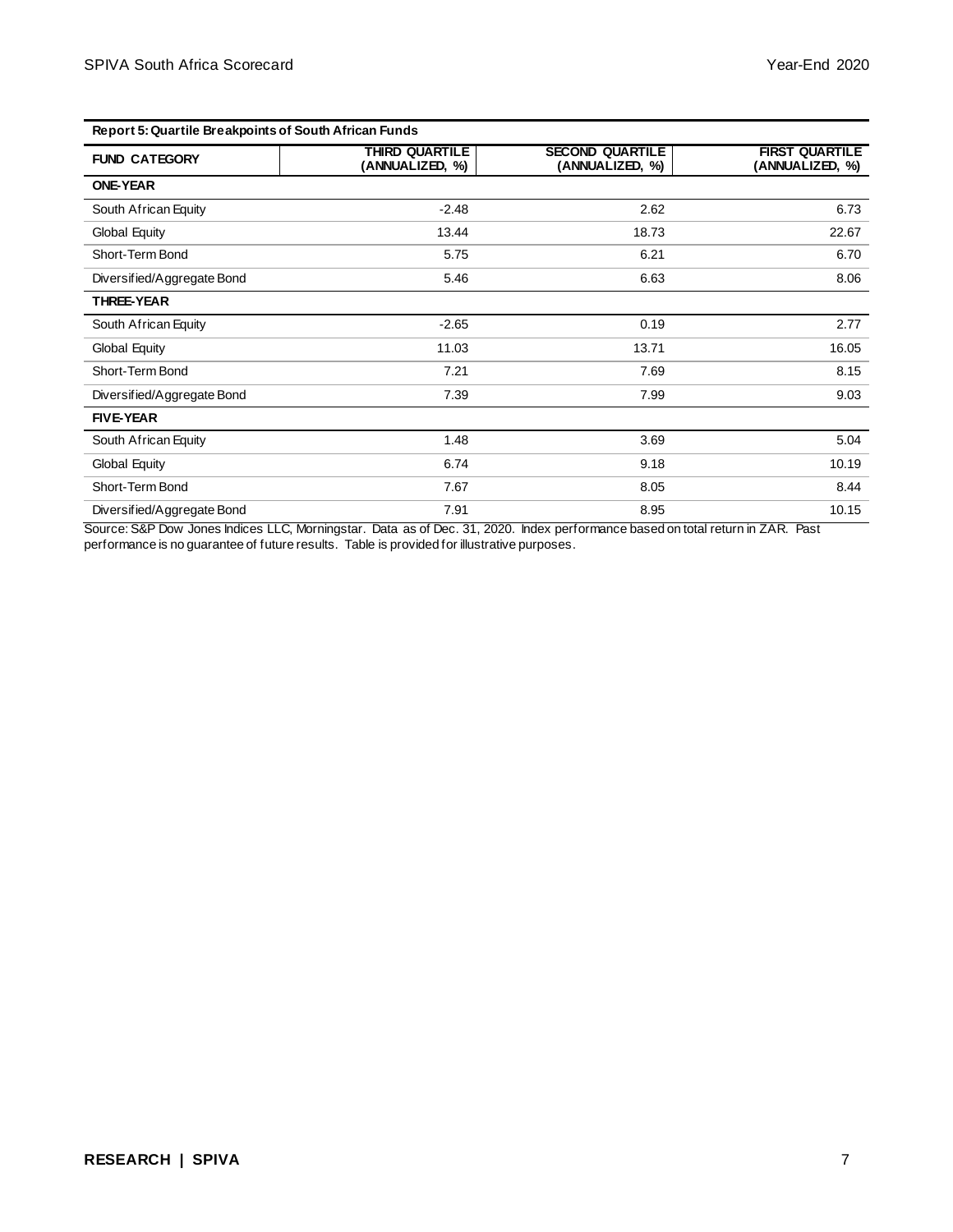## **APPENDIX A: SPIVA STYLES AND MORNINGSTAR FUND CLASSIFICATIONS**

Data from Morningstar are obtained for all managed funds domiciled in South Africa for which monthend data are available during the performance period. The data include the most comprehensive South African fund data on active and finalized (merged or liquidated) funds over the chosen period. Funds are classified based on the Morningstar fund classification system, and the SPIVA South Africa Scorecard covers South African and international equity and fixed income categories.

#### **International and South African Funds**

The SPIVA South Africa Scorecard covers both domestic and international funds that are denominated in South African rands, and they have been mapped to the relevant Morningstar fund categories as indicated in Exhibit 1. The Morningstar classification system produces narrow, style-based classifications for funds, particularly in relation to international equities. S&P Dow Jones Indices has consolidated the style-based categories in order to generate a larger sample size and develop a broadmarket comparison to market-based benchmarks. A narrow, style-based comparison would yield a limited sample size, given that value and growth style segments are not consistently discernible over a five-year period.

| Exhibit 1: South African and International Funds – SPIVA and Morningstar Categories and Their Respective Benchmarks |                            |                                                  |  |  |
|---------------------------------------------------------------------------------------------------------------------|----------------------------|--------------------------------------------------|--|--|
| <b>MORNINGSTAR CATEGORY</b>                                                                                         | <b>SPIVA CATEGORY</b>      | <b>COMPARISON INDEX</b>                          |  |  |
| EAA Fund South Africa & Namibia Equity                                                                              |                            | S&P South Africa DSW Capped Index Gross Total    |  |  |
| EAA Fund South Africa & Namibia Small-Cap<br>Equity                                                                 | South African Equity       | Return (ZAR)<br>S&P South Africa 50 Gross TR ZAR |  |  |
| EAA Fund Global Large-Cap Blend Equity                                                                              |                            | S&P Global 1200 Gross Total Return (ZAR)         |  |  |
| EAA Fund Global Large-Cap Grow th Equity                                                                            | Global Equity              |                                                  |  |  |
| EAA Fund Global Large-Cap Value Equity                                                                              |                            |                                                  |  |  |
| <b>EAA Fund Global Flex-Cap Equity</b>                                                                              |                            |                                                  |  |  |
| EAA Fund ZAR/NAD-Short Term Bonds                                                                                   | Short-Term Bond            | South Africa Short Term Fixed Interest (STeFI)   |  |  |
| EAA Fund ZAR/NAD-Ultra Short Term Bonds                                                                             |                            | Composite Total Return (ZAR)                     |  |  |
| EAA Fund ZAR/NAD-Diversified Bonds                                                                                  | Diversified/Aggregate Bond | S&P South Africa Sovereign Bond 1+ Year Total    |  |  |
| EAA Fund ZAR/NAD-Flexible Bonds                                                                                     |                            | Return Index (ZAR)                               |  |  |

Morningstar categories have been mapped to SPIVA peer groups in the following manner.

Source: S&P Dow Jones Indices LLC, Morningstar. Table is provided for illustrative purposes.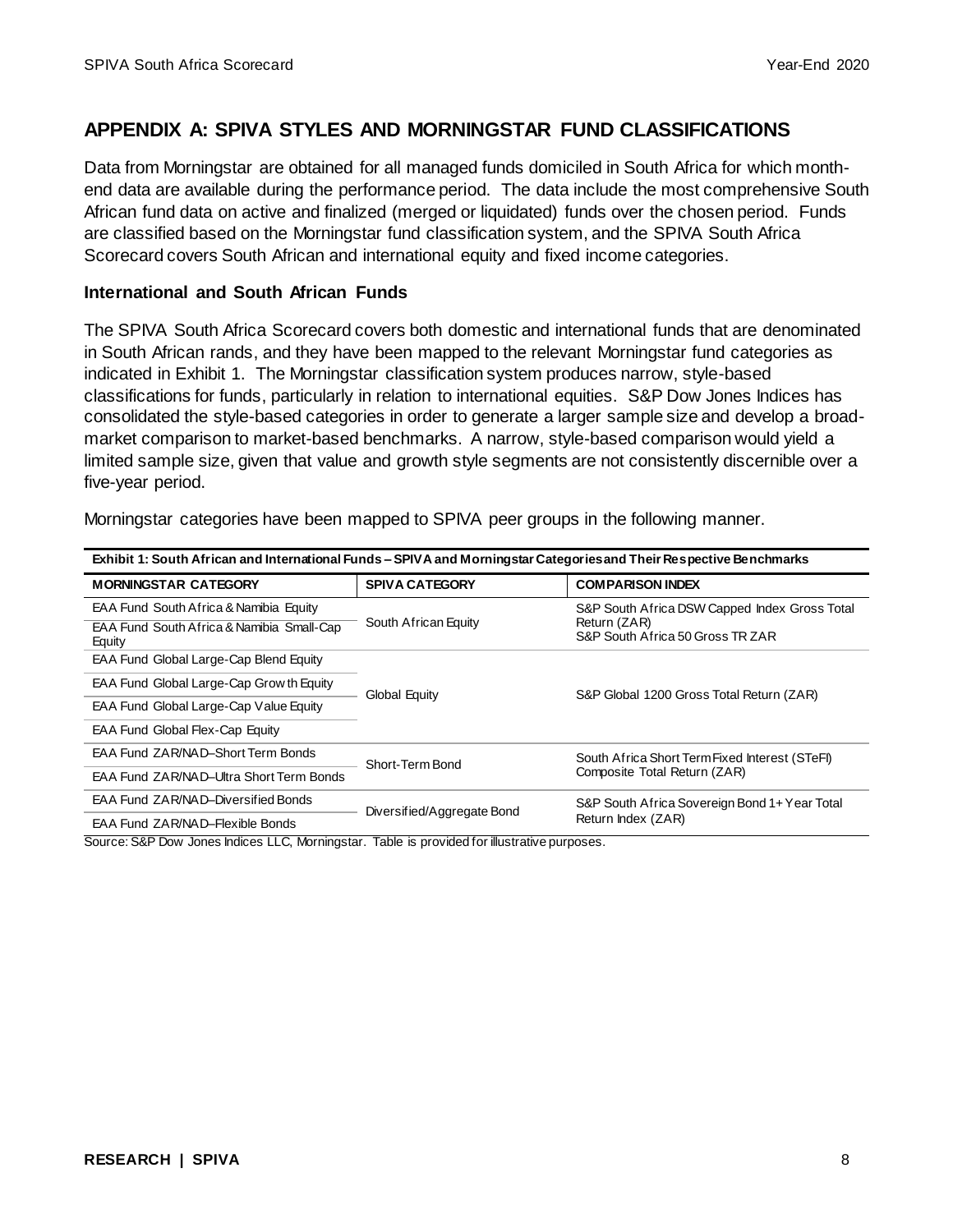## **APPENDIX B: GLOSSARY**

#### **Percentage of Funds Outperformed by the Index**

To correct for survivorship bias, we use the opportunity set available at the beginning of the period as the denominator. We determine the count of funds that have survived and beat the index. We then report the index outperformance percentage.

#### **Survivorship (%)**

The survivorship measure represents the percentage of funds in existence at the beginning of the time period that are still active at the end of the time period.

#### **Equal-Weighted Fund Performance**

Equal-weighted returns for a particular style category are determined by calculating a simple average return of all active funds in that category in a particular month.

#### **Asset-Weighted Fund Performance**

Asset-weighted returns for a particular style category are determined by calculating a weighted average return of all funds in that category in a particular month, with each fund's return weighted by its total net assets. Asset-weighted returns are a better indicator of fund category performance because they reflect the returns of the total money invested in that particular style category with more accuracy.

#### **Quartile Breakpoints**

The  $p<sup>th</sup>$  percentile for a set of data is the value that is greater than or equal to  $p\%$  of the data but is less than or equal to (100-p)% of the data. In other words, it is a value that divides the data into two parts: the lower p% of the values and the upper (100-p)% of the values. The first quartile is the  $75<sup>th</sup>$ percentile, which is the value separating the elements of a population into the lower 75% and the upper 25%. The second quartile is the  $50<sup>th</sup>$  percentile, and the third quartile is the  $25<sup>th</sup>$  percentile. For fund category quartiles in a particular time horizon, the data used are the return of the largest surviving share class of the fund net of fees, excluding loads.

#### **Survivorship Bias**

Many funds might liquidate or merge during a period of study. This usually occurs due to continued poor performance by the fund. Therefore, if index returns were compared to fund returns using only surviving funds, the comparison would be biased in favor of the fund category. The SPIVA reports remove this bias in three ways. The first method to remove the bias is to use the entire investment opportunity set, made up of all funds in that particular category at the outset of the period, as the denominator for outperformance calculations. The second is explicitly to show the survivorship rate in each category. The final way is to construct a peer average return series for each category based on all available funds at the outset of the period.

#### **Fees**

The fund returns used are net of fees, excluding loads.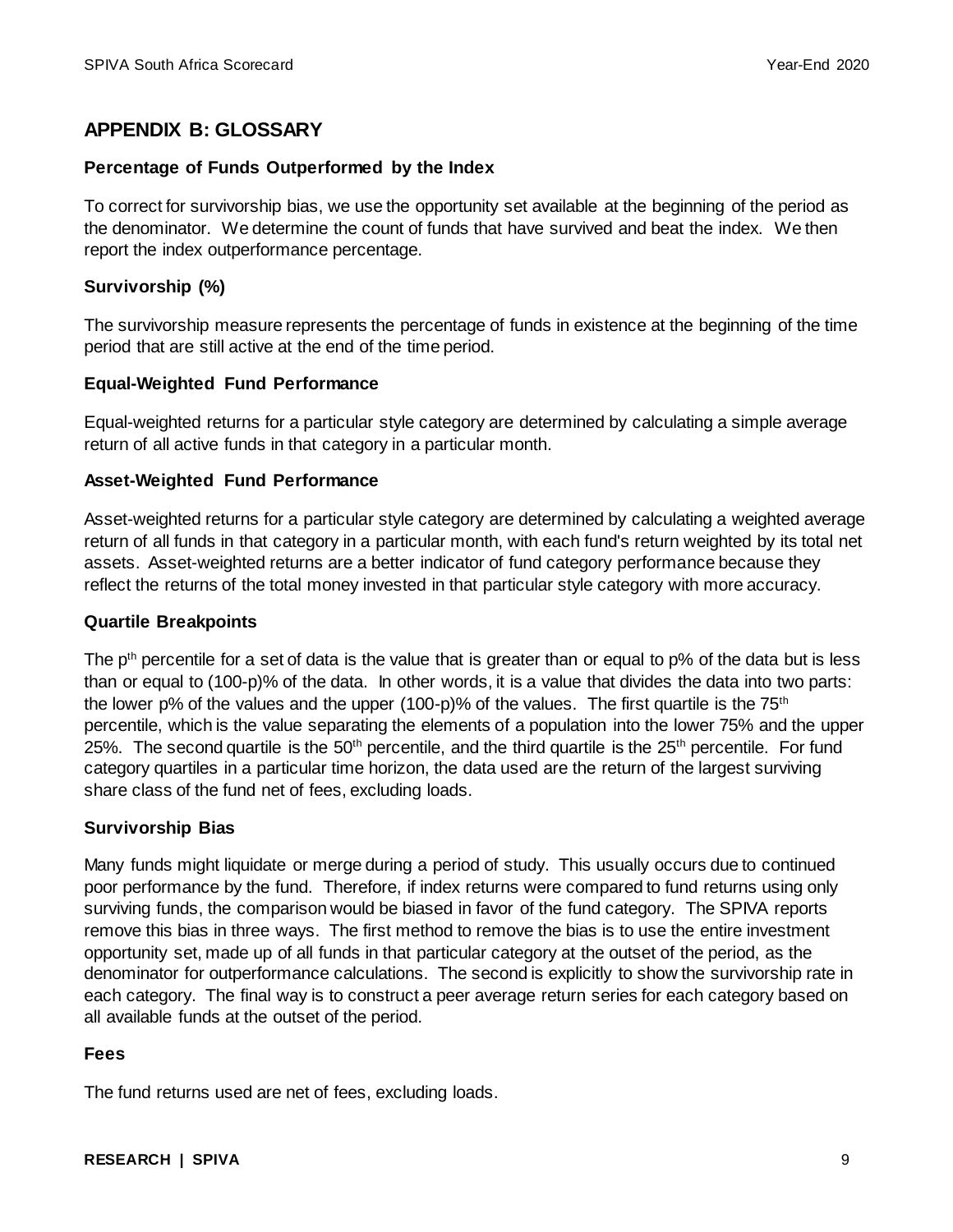#### **Indices**

A benchmark index provides an investment vehicle against which fund performance can be measured.

S&P SOUTH AFRICA DOMESTIC SHAREHOLDER WEIGHTED (DSW) CAPPED INDEX

The [S&P South](https://www.spglobal.com/spdji/en/indices/equity/sp-south-africa-domestic-shareholder-weighted-dsw-index/#overview) Africa Domestic Shareholder Weighted (DSW) Capped Index modifies the S&P South [Africa Domestic Shareholder Weighted \(DSW\) Index](https://www.spglobal.com/spdji/en/indices/equity/sp-south-africa-domestic-shareholder-weighted-dsw-index/#overview) to ensure that no single stock weighs more than 10% of the index at each rebalancing. The S&P South Africa Domestic Shareholder Weighted (DSW) Index adjusts the weights of companies in the [S&P South Africa Composite](https://www.spglobal.com/spdji/en/indices/equity/sp-south-africa-composite/#overview) in order to reflect the level of ownership by South African investors. The S&P South Africa Composite is a float-adjusted, marketcap-weighted index that measures the performance of large-, mid-, and small-cap companies listed on the Johannesburg Stock Exchange.

#### S&P SOUTH AFRICA 50

The S&P South Africa 50 comprises the largest 50 companies by float-adjusted market cap from the S&P South Africa Composite. Eligibility includes all companies listed on the Johannesburg Stock Exchange, including both South African and foreign-domiciled companies as defined by S&P Dow Jones Indices.

S&P GLOBAL 1200

Capturing approximately 70% of the world's capital markets, the [S&P Global 1200](http://spindices.com/indices/equity/sp-global-1200) is a composite of seven headline indices, many of which are accepted leaders in their regions. It includes the [S&P 500](https://www.spglobal.com/spdji/en/indices/equity/sp-500/#overview)<sup>®</sup> (U.S.), [S&P Europe 350](https://www.spglobal.com/spdji/en/indices/equity/sp-europe-350/#overview)® (Europe), [S&P/TOPIX 150](https://www.spglobal.com/spdji/en/indices/equity/sp-topix-150/#overview) (Japan), [S&P/TSX 60](https://www.spglobal.com/spdji/en/indices/equity/sp-tsx-60-index/#overview) (Canada), S&P/ASX All [Australian 50](https://www.spglobal.com/spdji/en/indices/equity/sp-asx-all-australian-50/#overview) (Australia), [S&P Asia 50](https://www.spglobal.com/spdji/en/indices/equity/sp-asia-50/#overview) (Asia Ex-Japan), and [S&P Latin America](https://www.spglobal.com/spdji/en/indices/equity/sp-latin-america-40/#overview) 40 (Latin America).

#### SOUTH AFRICA SHORT TERM FIXED INTEREST (STEFI) COMPOSITE

The South Africa Short Term Fixed Interest (STeFI) Composite Index approximates the performance of money market instruments in the market. Instruments such as call deposits and negotiable certificates of deposits (NCDs) represent common, liquid instruments and provide a good proxy of short-term markets.

#### S&P SOUTH AFRICA SOVEREIGN BOND 1+ YEAR INDEX

The S&P South Africa Sovereign Bond 1+ Year Index seeks to track the performance of local-currencydenominated sovereign debt publicly issued by the government of South Africa in its domestic market, with maturities of one year or more.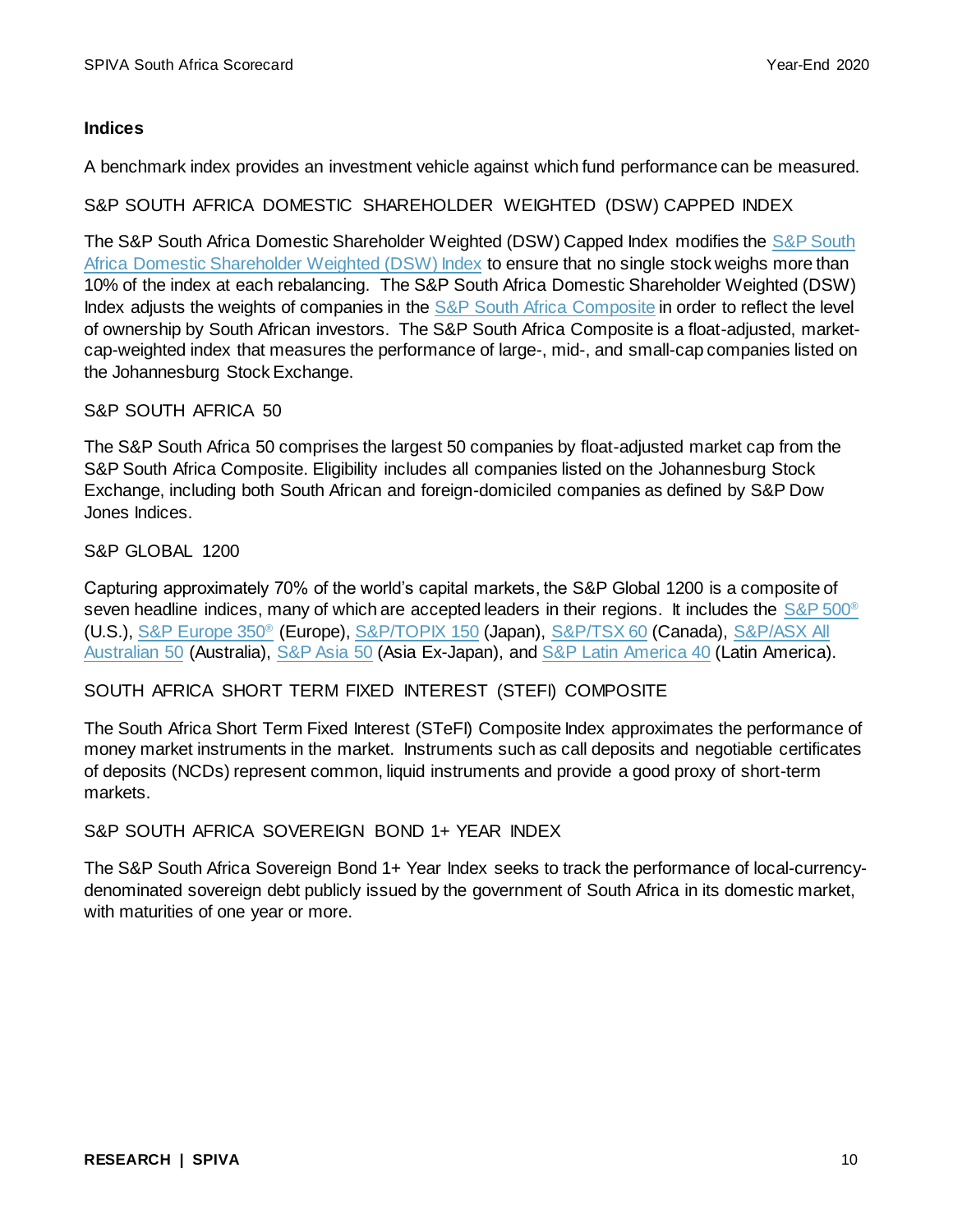| S&P DJI RESEARCH CONTRIBUTORS       |                         |                                  |  |  |  |
|-------------------------------------|-------------------------|----------------------------------|--|--|--|
| Sunjiv Mainie, CFA, CQF             | Global Head             | sunjiv.mainie@spglobal.com       |  |  |  |
| Jake Vukelic                        | <b>Business Manager</b> | jake.vukelic@spglobal.com        |  |  |  |
| <b>GLOBAL RESEARCH &amp; DESIGN</b> |                         |                                  |  |  |  |
| <b>AMERICAS</b>                     |                         |                                  |  |  |  |
| Gaurav Sinha                        | Americas Head           | gaurav.sinha@spglobal.com        |  |  |  |
| Laura Assis                         | Analyst                 | laura.assis@spglobal.com         |  |  |  |
| Cristopher Anguiano, FRM            | Analyst                 | cristopher.anguiano@spglobal.com |  |  |  |
| Nazerke Bakytzhan, PhD              | Senior Analyst          | nazerke.bakytzhan@spglobal.com   |  |  |  |
| Smita Chirputkar                    | <b>Director</b>         | smita.chirputkar@spglobal.com    |  |  |  |
| Rachel Du                           | Senior Analyst          | rachel.du@spglobal.com           |  |  |  |
| Bill Hao                            | Director                | w enli.hao@spglobal.com          |  |  |  |
| Qing Li                             | Director                | ging.li@spglobal.com             |  |  |  |
| Berlinda Liu, CFA                   | Director                | berlinda.liu@spglobal.com        |  |  |  |
| Lalit Ponnala, PhD                  | Director                | lalit.ponnala@spglobal.com       |  |  |  |
| Maria Sanchez, CIPM                 | Associate Director      | maria.sanchez@spglobal.com       |  |  |  |
| Hong Xie, CFA                       | Senior Director         | hong.xie@spglobal.com            |  |  |  |
| <b>APAC</b>                         |                         |                                  |  |  |  |
| Priscilla Luk                       | <b>APAC</b> Head        | priscilla.luk@spglobal.com       |  |  |  |
| Arpit Gupta                         | Senior Analyst          | arpit.gupta1@spglobal.com        |  |  |  |
| Akash Jain                          | Associate Director      | akash.jain@spglobal.com          |  |  |  |
| Anurag Kumar                        | Senior Analyst          | anurag.kumar@spglobal.com        |  |  |  |
| Xiaoya Qu                           | Senior Analyst          | xiaoya.qu@spglobal.com           |  |  |  |
| Yan Sun                             | Senior Analyst          | yan.sun@spglobal.com             |  |  |  |
| Tim Wang                            | Senior Analyst          | tim.w ang@spglobal.com           |  |  |  |
| Liyu Zeng, CFA                      | Director                | liyu.zeng@spglobal.com           |  |  |  |
| <b>EMEA</b>                         |                         |                                  |  |  |  |
| Andrew Innes                        | <b>EMEA Head</b>        | andrew.innes@spglobal.com        |  |  |  |
| Alberto Allegrucci, PhD             | Senior Analyst          | alberto.allegrucci@spglobal.com  |  |  |  |
| Panos Brezas, PhD                   | Senior Analyst          | panos.brezas@spglobal.com        |  |  |  |
| Leonardo Cabrer, PhD                | Associate Director      | leonardo.cabrer@spglobal.com     |  |  |  |
| Andrew Cairns, CFA                  | Associate Director      | andrew.cairns@spglobal.com       |  |  |  |
| Niall Gilbride, CFA                 | Senior Analyst          | niall.gilbride@spglobal.com      |  |  |  |
| Rui Li, ACA                         | Senior Analyst          | rui.li@spglobal.com              |  |  |  |
| Jingw en Shi, PhD                   | Senior Analyst          | jingw en.shi@spglobal.com        |  |  |  |
| <b>INDEX INVESTMENT STRATEGY</b>    |                         |                                  |  |  |  |
| Craig J. Lazzara, CFA               | Global Head             | craig.lazzara@spglobal.com       |  |  |  |
| Fei Mei Chan                        | <b>Director</b>         | feimei.chan@spglobal.com         |  |  |  |
| Tim Edw ards, PhD                   | Managing Director       | tim.edw ards@spglobal.com        |  |  |  |
| Anu R. Ganti, CFA                   | Senior Director         | anu.ganti@spglobal.com           |  |  |  |
| Sherifa Issifu                      | Associate               | sherifa.issifu@spglobal.com      |  |  |  |